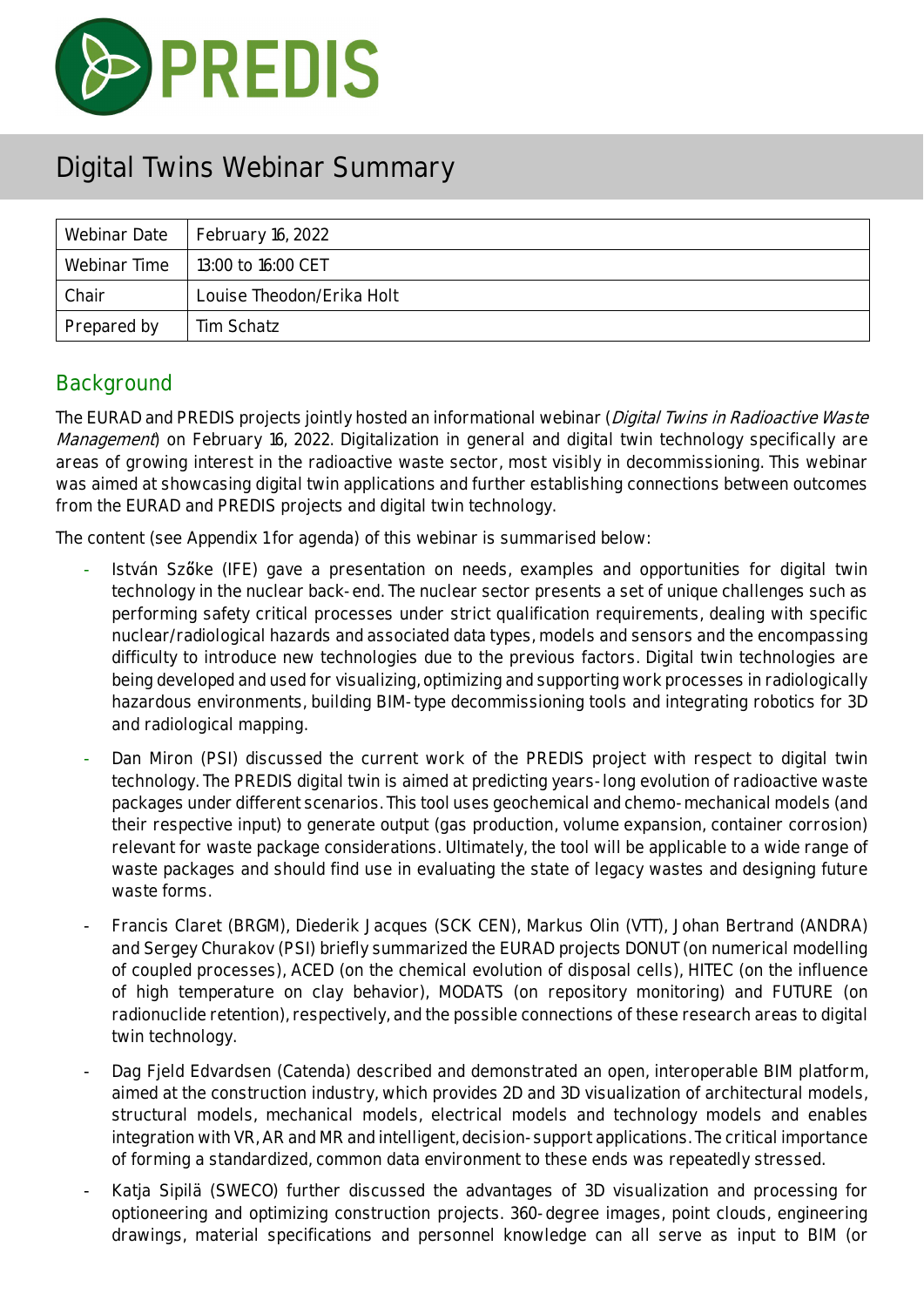

Inventory Twin) models. Nuclear facilities are challenging from a decommissioning perspective in that, given the age of the structures, much of the design information is missing or unreliable. The ongoing decommissioning of the VTT FiR1 research reactor was used as an example.

- Arnaud Duchene (Tractebel) reviewed digital twins in support of dismantling and decommissioning projects. Specific objectives for digital twins in this area are creating digital models of plant inventories, predicting and optimizing waste quantities and dismantling schedules, representing and simulating contamination and activation data and system engineering. To be most effective, digital twins in the nuclear sector will process complex simulations, deal with decentralized and unstructured data and handle limitations imposed by confidentiality and accessibility rules.
- Guillaume Pepin (ANDRA) presented the work ongoing at ANDRA towards full digitalization of the Cigéo GDF. Objectives of this work include building a 3D digital model of the repository as an operational tool and creating a 4D multi-spatial, multi- physical, multi-component digital twin representation of simulated and measured data. Specific examples such as integrating thermal evolution of HLW disposal cells, using machine learning to reconstruct missing sensor data and employing virtual reality for accident scenario training were displayed.

The presentations are available on the PREDIS website (https://predis-h2020.eu/digital-twins-inradioactive-waste-management/).

Following the formal presentation sessions, a set of small group discussions were held. Attendees were randomly assigned to 1 of 4 moderated breakout rooms. The aim of the 30-minute discussion session was to gather perspectives framed around the following questions (although discussions were not limited):

- What are the opportunities for digital twin technology in the radioactive waste domain?
- What are the challenges for adoption of digital twin technology?
- How can EURAD/PREDIS best assist successful deployment of digital twin technology?

In all, 150 participants registered to attend the webinar. Representation was divided between PREDIS end user group members + general stakeholders and consortium partners at 73% to 27%. A total of 147 people joined the webinar over its duration.

#### **Outcomes**

Some key takeaways from the deliberations of the discussion sessions were as follows:

#### **Opportunities**

- $\Box$  Digital twins in waste package acceptance procedures: demonstrating the viability of waste forms, designing conditioning waste forms (with AI and ML techniques).
- $\Box$  Digital twins as tools for knowledge management (e.g., preservation, visualization and interaction with institutional knowledge).
- **回** Digital twins as a means for stakeholder communication (authorities, management, general public).
- **回** Digital twins in facility design and development to understand and differentiate when previous features and information can be reused (or where adaptation is required) and reduce testing and demonstration needs.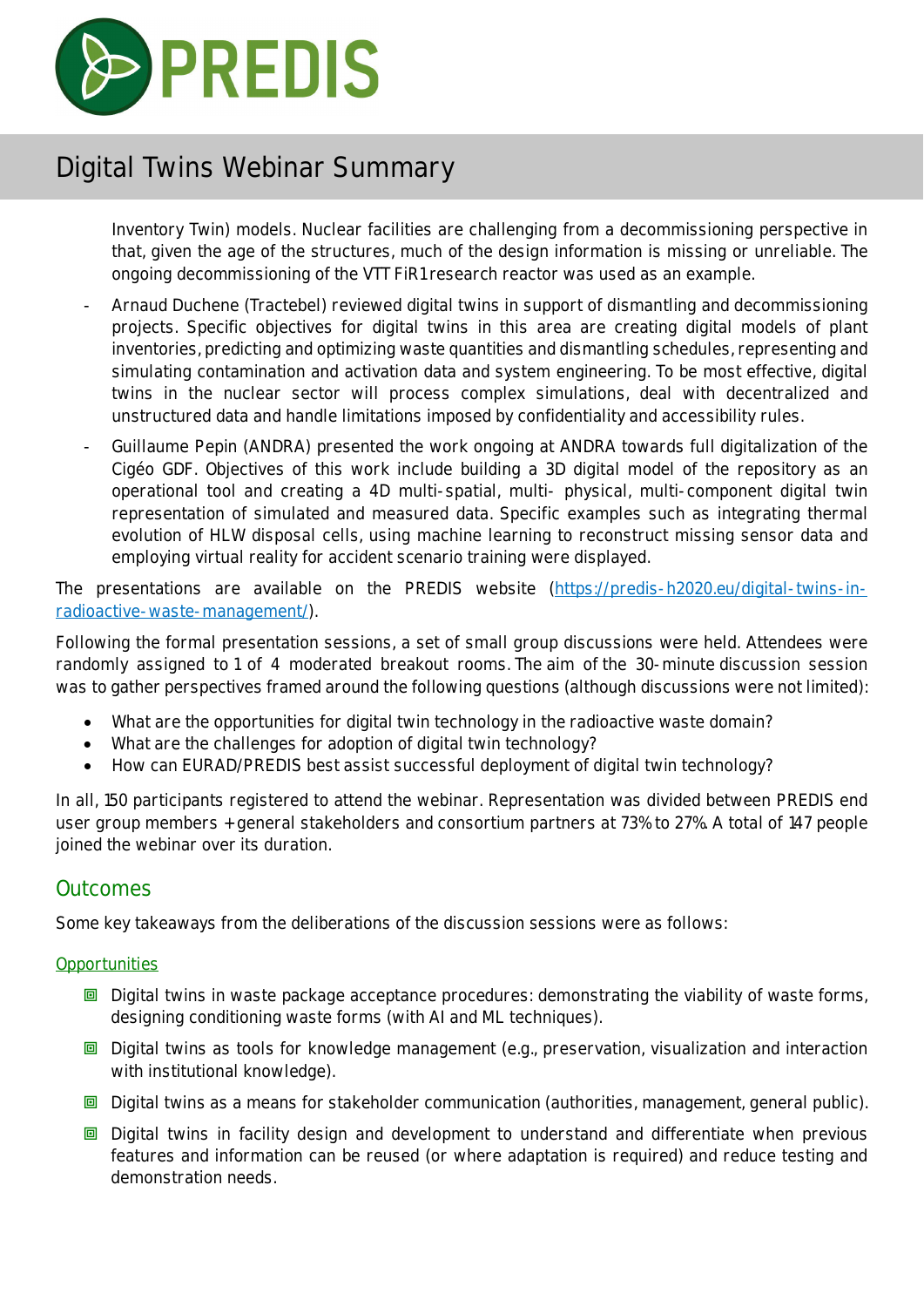

#### **Challenges**

- $\Box$  Waste package evolution is very slow, and the complexity of involved processes/models and their coupling is very high.
- **同** Validation of simulation results is difficult.
- $\Box$  Implementing fast, simplified surrogate models trained by data sets from numerical models.
- $\Box$  Modular development; building the complete twin by combining sub-processes.
- **回** Careful deployment with sensors and monitoring strategies that enable real time update of the digital twin; requires appropriate design of sensors to measure the right parameters.
- **回** Overcoming barriers to acceptance of advanced technologies in safety critical processes; harmonization of standards.
- $\Box$  Understand what is wanted from the digital twin, what it can actually offer and at what cost.
- $\Box$  Digital twin doesn't mean identical twin.

#### **Assistance**

- **回** Sensor development.
- $\Box$  Involving digital twins in KM activities.
- $\Box$  Networking and exchange with regard to digital twin development.
- $\Box$  Strategic study on best practices: what are the strengths and weaknesses of digital twin technology, where are applications in predisposal management similar to applications in other industries, where are they different and how to utilize this information?

Live-polling indicated (see Appendix 2 for all live-polling results):

The majority of respondents registered for the characterisation webinar to increase their general knowledge.

The majority of respondents indicated that digital twin could provide the most impact in radioactive waste management through supporting decision making, increasing operating efficiencies and improving safety (in that order).

Overall, the level of interest and satisfaction with the digital twins webinar was favorable. The webinar had a high retention rate (> 64%) to its close. Analyses of participant responses to a post-webinar survey also indicated a good level of satisfaction (average overall score of 4.5/5.0). Participants also reflected that it would be valuable to include time to ask questions of the presenters directly.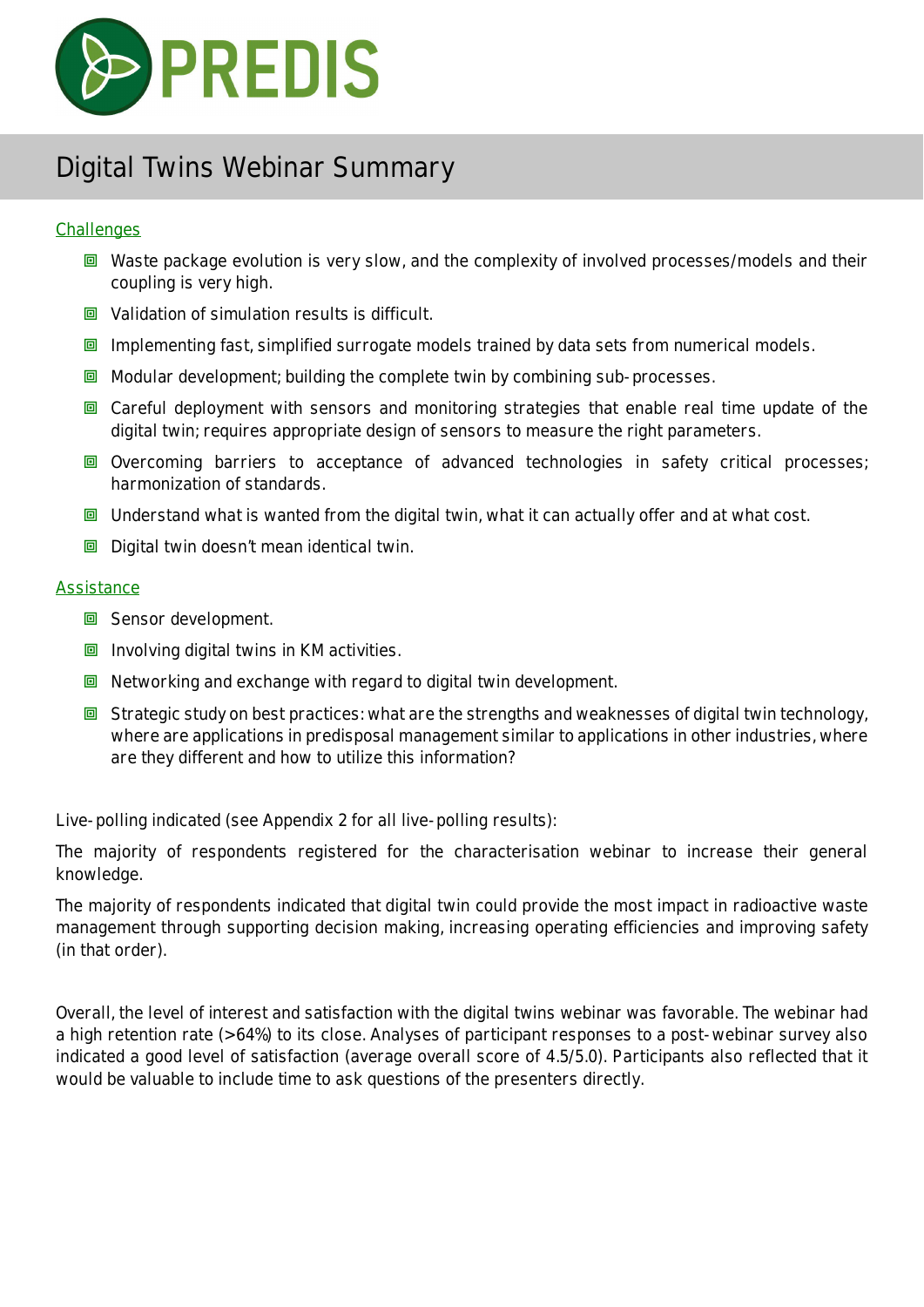

### Appendix 1. EURAD/PREDIS Digital Twins in RWM Webinar Agenda

|                   | <b>&gt; PREDIS</b><br><b>European Joint Programme</b><br>on Radioactive Waste Management                                                                                                                                                                                                                                                                                                             |
|-------------------|------------------------------------------------------------------------------------------------------------------------------------------------------------------------------------------------------------------------------------------------------------------------------------------------------------------------------------------------------------------------------------------------------|
|                   | Digital Twins in Radioactive Waste                                                                                                                                                                                                                                                                                                                                                                   |
|                   | Management                                                                                                                                                                                                                                                                                                                                                                                           |
|                   | Free webinar on 16 February 2022, 13-16 CET                                                                                                                                                                                                                                                                                                                                                          |
| Agenda:           |                                                                                                                                                                                                                                                                                                                                                                                                      |
|                   | 13:00 to 15:20 Presentations                                                                                                                                                                                                                                                                                                                                                                         |
| 13:00-13:15       | Welcome & Introduction (Erika Holt, VTT and Louise Theodon, ANDRA)                                                                                                                                                                                                                                                                                                                                   |
| 13:15-13:30       | Examples and opportunities for digital twins in the nuclear back-end<br>(István Szöke, IFE)                                                                                                                                                                                                                                                                                                          |
|                   | 13:30-13:45 Digital twins in PREDIS (Dan Miron, PSI)                                                                                                                                                                                                                                                                                                                                                 |
|                   | 13:45-14:05 Digital twins in EURAD<br>-DONUT on numerical modelling of coupled processes (Francis Claret, BRGM)<br>-ACED on chemical evolution of disposal cells (Diederik Jacques, SCK CEN)<br>-HITEC on influence of high temperature on clay behaviour (Markus Olin, VTT)<br>-MODATS on repository monitoring (Johan Bertrand, ANDRA)<br>-FUTURE on radionuclide retention (Sergey Churakov, PSI) |
| 14:05-14:10 break |                                                                                                                                                                                                                                                                                                                                                                                                      |
| 14:10-14:25       | Digital twins in construction (Dag Fjeld Edvardsen, Catenda)                                                                                                                                                                                                                                                                                                                                         |
|                   | 14:25-14:40 Using inventory twins to enable virtual planning of decommissioning<br>(Katja Sipilä, Sweco)                                                                                                                                                                                                                                                                                             |
| 14:40-14:55       | Digital twins in support of dismantling projects (Arnaud Duchene, Tractebel)                                                                                                                                                                                                                                                                                                                         |
| 14:55-15:10       | From BIM towards a 4D digital twin of Cigeo repository in support of the operational<br>phase: issues, needs and work in progress (Guillaume Pepin, ANDRA)                                                                                                                                                                                                                                           |
| 15:10-15:20       | break                                                                                                                                                                                                                                                                                                                                                                                                |
|                   | 15:20 to 15:50 Breakout Room Discussions                                                                                                                                                                                                                                                                                                                                                             |
|                   | . What are the opportunities for digital twin technology in the radioactive waste domain?                                                                                                                                                                                                                                                                                                            |
|                   | . What are the challenges for adoption of digital twin technology?                                                                                                                                                                                                                                                                                                                                   |
|                   | . How can EURAD/PREDIS best assist successful deployment of digital twin technology?                                                                                                                                                                                                                                                                                                                 |
|                   | 15:50 to 16:00 Close                                                                                                                                                                                                                                                                                                                                                                                 |
|                   | 15:50-16:00 Feedback from breakout rooms / Summary and Conclusions                                                                                                                                                                                                                                                                                                                                   |
| 16:00 Adjourn     |                                                                                                                                                                                                                                                                                                                                                                                                      |